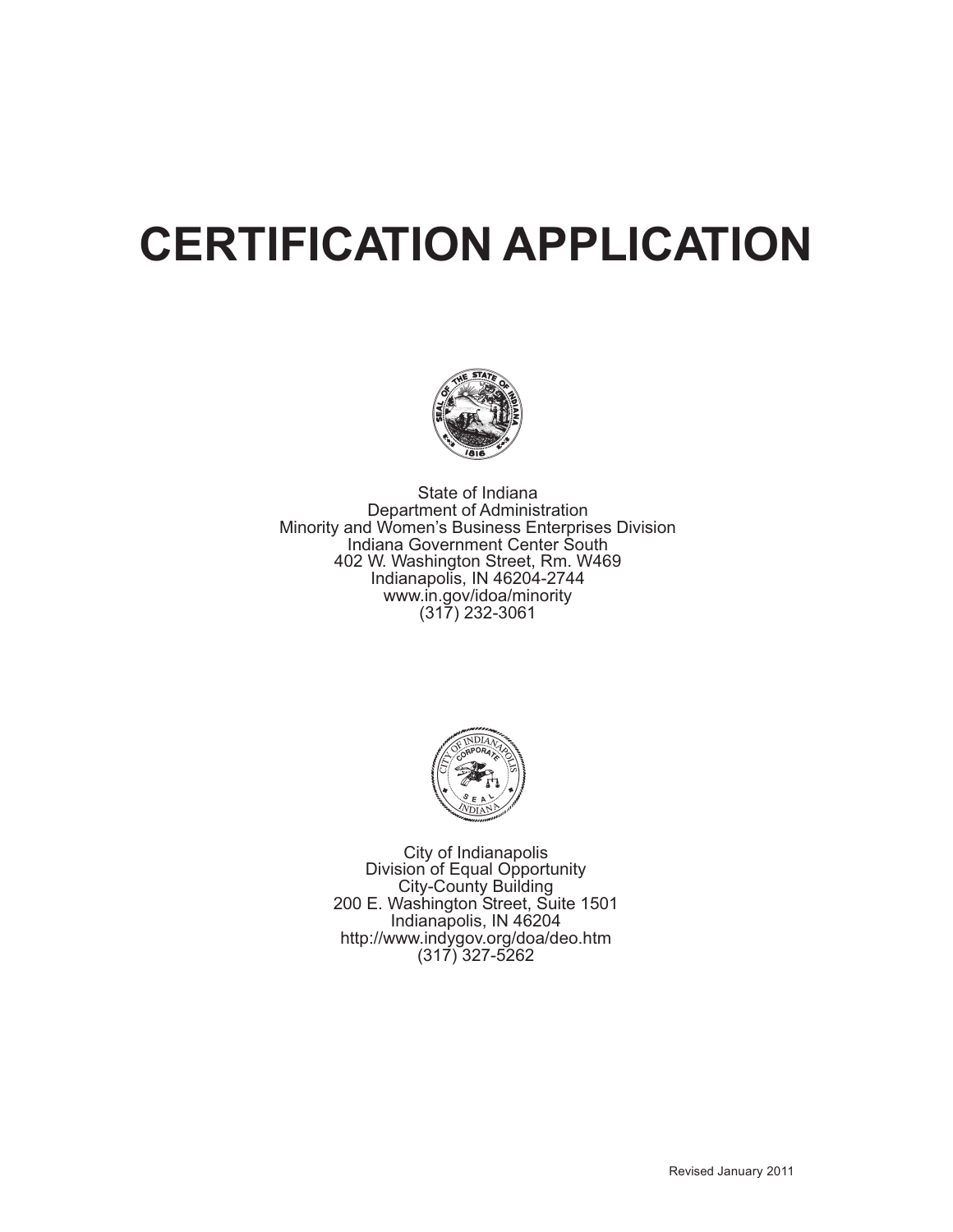### **MEMORANDUM OF UNDERSTANDING**

### Between the Indiana Department of Administration and the City of Indianapolis

WHEREAS the Indiana Department of Administration, Minority and Women's Business Enterprises Division is authorized to identify and certify minority and women's business enterprises and to maintain a central certification file; and

WHEREAS the City of Indianapolis is authorized to identify and certify minority and women's business enterprises for City of Indianapolis projects and to maintain a central certification file; and

WHEREAS in order to provide an efficient and reasonable procedure for the certification of minority and women's business enterprises, the parties desire to enter into an understanding concerning the reciprocity procedure by which each shall receive and utilize information submitted by applicants to either organization.

NOW THEREFORE the parties agree as follows:

- Initial certification will require that the following information be sent as 1. requested by any other party for their review and assessment:
	- a. **Certification Applications**
	- $h$ Birth Certificate or Ethnic Documentation
	- Certification / Denial Letter  $\mathbf{c}$
	- Documentation of Initial Contribution  $\mathsf{d}$
	- Lease Agreement [1st page and signature page(s)]  $e<sub>1</sub>$
	- $f$ **Onsite Review Report**
- $2.$ Copies of onsite reviews shall be dispersed to the other parties as requested.
- 3. Copies of recertification applications shall be provided to the parties upon issuance.
- $\overline{4}$ Each party may request from the other parties such additional information provided by applicants and as would be otherwise available as a public document. Tax papers and financial records are not shared.

This Memorandum of Understanding between the State of Indiana and the City of Indianapolis does not infer that any party is required to accept the decision of any other party to this Memorandum or that any party is authorized to make decisions for any other party hereto. Each party retains all rights and responsibilities under their authorizing documents to make independent decisions on applications. This Memorandum is executed solely for the purpose of providing for reciprocity of information and application forms utilized by applicants for certification by any party.

Minority and Women's Business Enterprises Division Indiana Department of Administration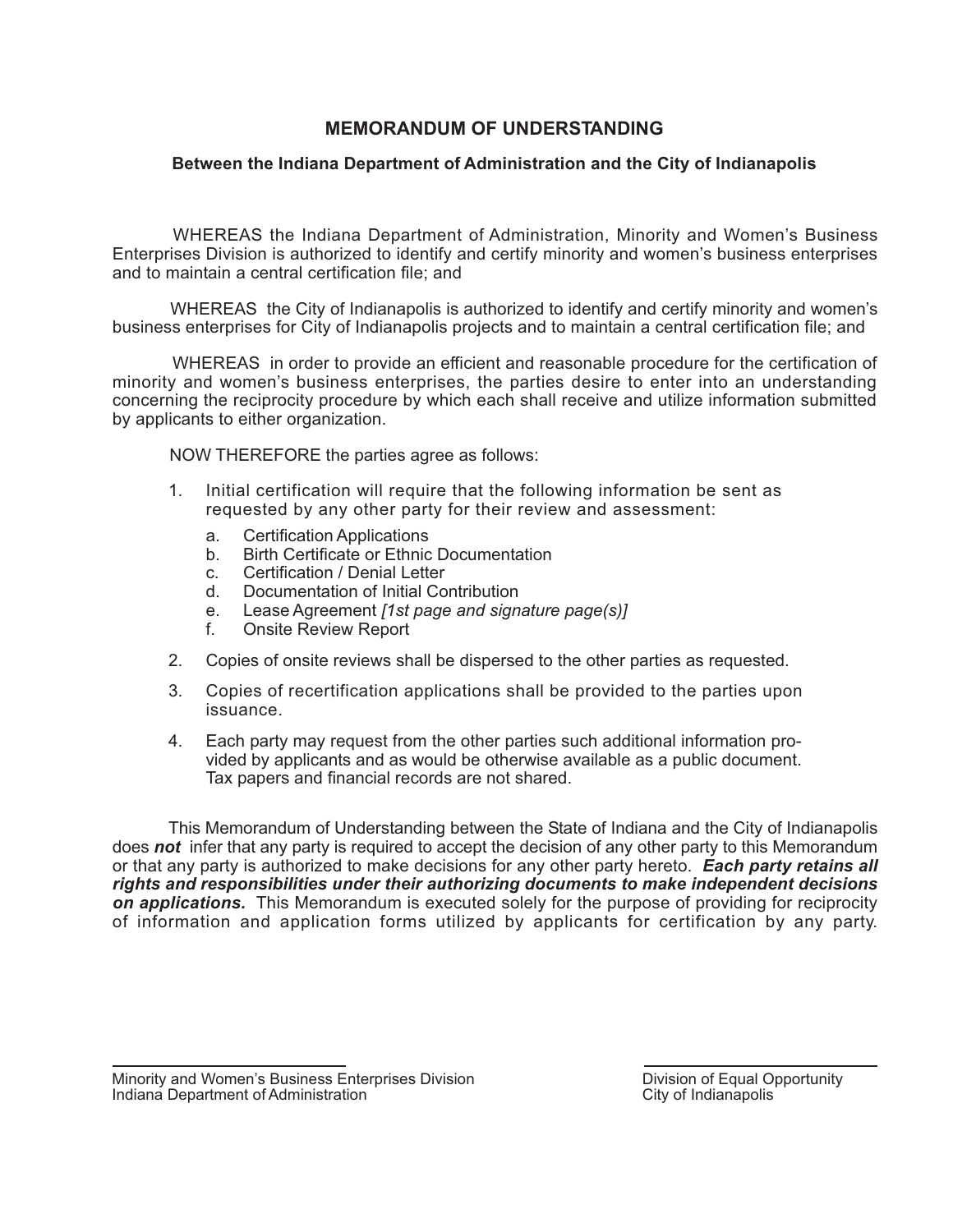## **APPLICATION FOR CERTIFICATION**

**INSTRUCTION BOOKLET** 

This booklet is designed to assist in completing the MBE/WBE Application for Certification. Please refer to the question number and the number corresponding to it in this booklet. Questions that do not apply to your firm should be marked N/A in the space provided. All questions must be answered and the requested documents submitted to the department along with the application. Failure to do this will delay the processing of the application. Failure to answer all questions and/or submit all documentation will result in your application being returned to you.

If you have additional information that is not requested in the application but will help prove that your firm is eligible, please attach this information to your application.

Please return the completed application to the appropriate address below:

Indiana Department of Administration Minority and Women's Business Enterprises Division 402 W. Washington Street, Rm. W469 Indianapolis, Indiana 46204

> City of Indianapolis Division of Equal Opportunity 200 E. Washington Street, Suite 1501 Indianapolis, IN 46204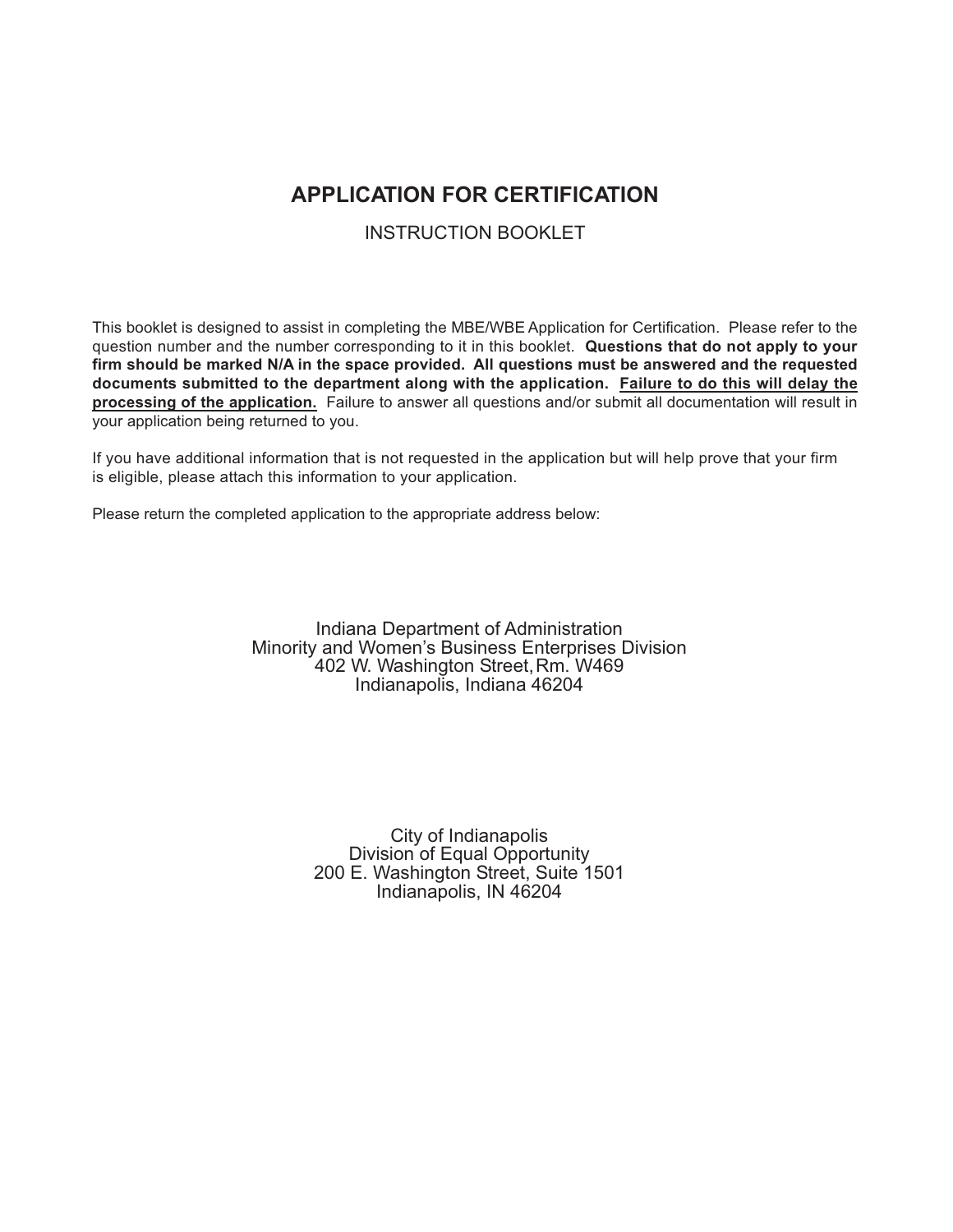## **Statement and Purpose**

The Indiana Department of Administration and the City of Indianapolis have developed a certification application to determine whether your firm is eligible for certification and contracting programs. To qualify as a Minority Business Enterprise (MBE) or a Women Business Enterprise (WBE), your firm must meet the eligibility standards established by the certifying agency, a copy of which is attached. You are strongly encouraged to familiarize yourself with these regulations before submitting your application. Instructions for completing this application are attached.

We urge you to take advantage of city and state contracting opportunities offered under this program by filling out the attached application. If you need assistance, or have questions regarding completion of the application, please contact the appropriate office listed in this document.

Upon receipt of the completed Application for Certification, the Department will evaluate the information submitted to determine compliance with the criteria. It is, therefore, imperative that your application and any attached documentation provide evidence of the ownership and control of your firm. You must also show that your firm has the resources necessary to perform the work you indicated. Only those firms which have been certified under this process can be considered for participation in both or one of the MBE and WBE programs.

To ensure a timely review of your application, you must answer all questions and submit all requested documentation. If your firm was established in the past 2 years, and portions of the application do not seem applicable, please place (N/A) on the questions that do not apply. Failure to complete portions of the application and to submit the requested documentation will delay the certification process. The effort you make in submitting a complete application, the documentation requested and any other documentation that will help prove your firm meets the eligibility standards will decrease the amount of processing time.

Since it is intended to prevent abuse of the program, the application is in the form of a **SWORN AFFIDAVIT**. The information requested is for certification purposes only and will be kept confidential to the extent allowed by law. Some portions of the certification application and/or documentation may be released under the Freedom of Information Act. ANY FALSE INFORMATION SUBMITTED BY APPLICANTS WILL BE CONSIDERED AS GROUNDS FOR DENIAL/DECERTIFICATION AND FOR PROSECUTION.

### **Right of Refusal**

Firms located outside of Indiana must be certified by their home state prior to certification consideration. Each state shall have the right to refuse certification of a firm despite the fact that said firm may be certified. Also, the Indiana Department of Administration and the City of Indianapolis have the right to make independent decisions as they deem necessary.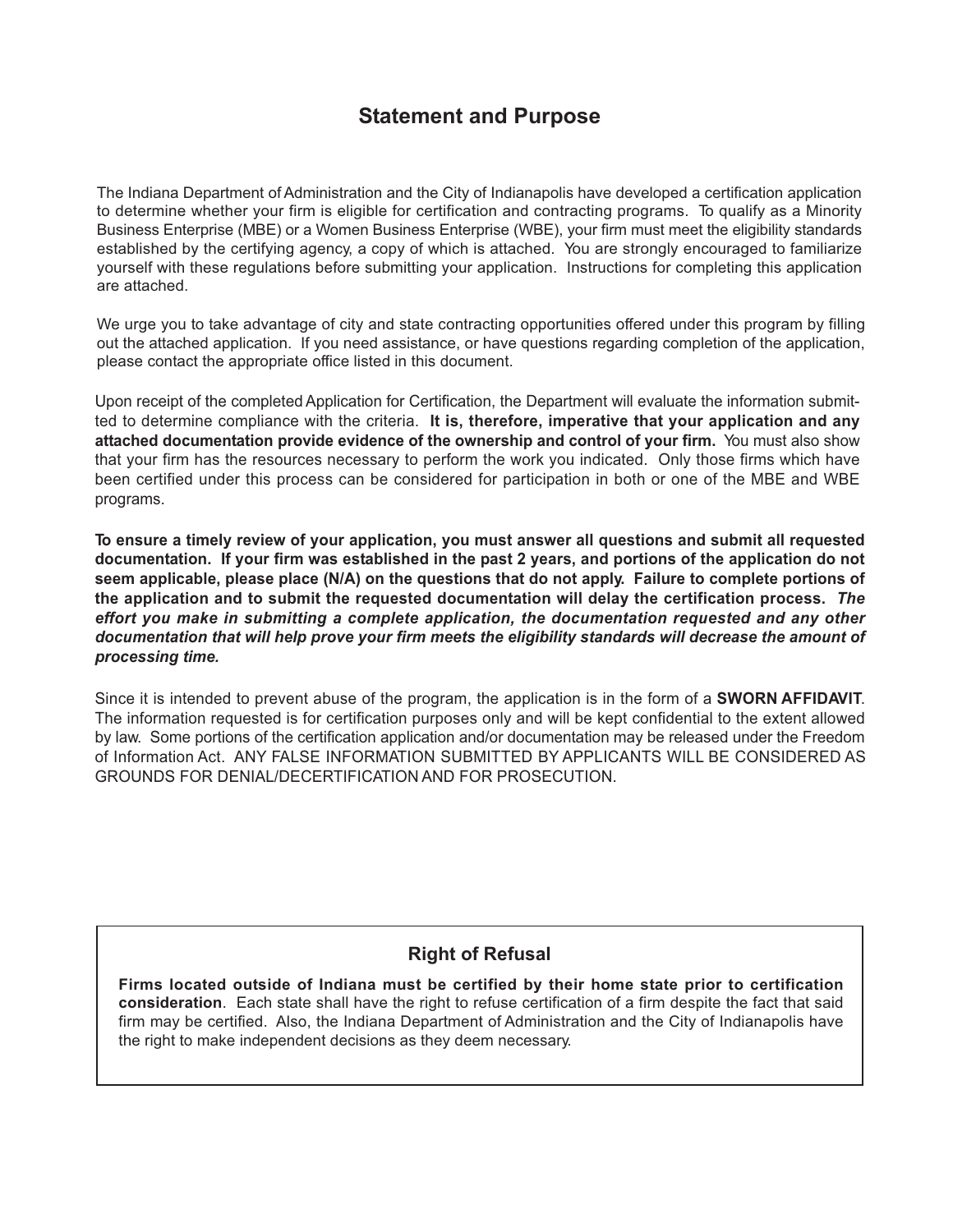## **Instructions For Completing Application For Certification**

All companies wishing to be certified through our agency must obtain a Business Registration Number (BRN). Applications without a BRN can not be processed. To obtain your BRN visit the following website: http://www.in.gov/idoa/opportunitylN/. Problems and/or questions can be directed to (317) 234-3542 during normal business hours

#### **Question 1**

Name of firm (DBA, if appropriate). Also attach a copy of your assumed business name certificate.

#### **Question 2**

Main address of firm. This should be the address of the main or corporate offices. P.O. Box numbers alone are not acceptable. Additional offices should be listed on a separate attachment.

#### **Question 3**

Person or persons whom the department can contact for answers to questions about the application.

#### Question 4

Main business telephone number including area code, facsimile and e-mail.

#### Question 5 (A and B)

A. Place an "X" in the space in front of the type of firm which is applying for certification.

- Provide copies of the original and all amended partnership agreements obtained from the appropriate governmental agency.
- Provide copies of all stock certificates issued, including all cancelled certificates.
- B. The average number of full-time employees hired during the year.

#### Question 6 (A through C)

- A. Date firm established.
- B. Date when current owners purchased the majority ownership of the firm.
- C. Answer question as indicated.

#### **Question 7**

If space is insufficient to identify previous firm names used, attach a separate sheet which includes all business names previously used by any owner, partner or stockholder who has at least 5 percent ownership in the firm applying for certification.

#### Question 8 (A through E)

- A. Provide information requested.
- B. If certified as SBA 8a, attach a copy of the certification.
- C. If firm is certified by other governmental agencies, attach a copy of certification(s).
- D. If firm is certified by other governmental agencies, attach a copy of certification(s).
- E. Answer questions as indicated.

#### Question 9 (A through C)

The detailed work resume should include, but not be limited to:

The various jobs or positions of each owner in the past and to date, the general description of his/her duties and responsibilities and the dates of employment or ownership. Where applicable, former education should be included.

- A. After completing the personal information requested on each owner, place an "X" on those lines that apply to the individual. You
- should attach copies of one of the following documents which will prove your membership in the ethnic group you marked "X".
	- Membership letter or certificate of an ethnic organization
	- Tribal certificate
	- Bureau of Indian Affairs card
	- Birth Certificate
	- Passport
	- Armed Service discharge papers or other appropriate documentation
	- Baptismal Certificate
	- Any other documentation that provides evidence of your ethnicity

For proof of citizenship, submit copies of a Birth Certificate, Voter's Registration Card, Armed Services Discharge Papers or other appropriate documentation that validates the response.

For proof of legal permanent resident status, submit the document which includes Registration number. This proof is required. Attach proof of the initial investment in the firm (dollars, real estate and equipment), on behalf of each of the owners.

- B. This section must be filled in completely and if the officer is not an owner identified in item 9A, a work resume must be included (see item 9A for what the resume should include).
- C. This section must be filled in completely and if the number of directors are more than four, attach a separate sheet of paper with the other names and the requested information (see item 9A for what the resume should include).

#### Question 10 (A through I)

List individuals responsible for the management areas indicated, If more than one, please indicate. Work resumes must be included (see item 9A for what the resume should include). Be sure to include work resumes for your field superintendents.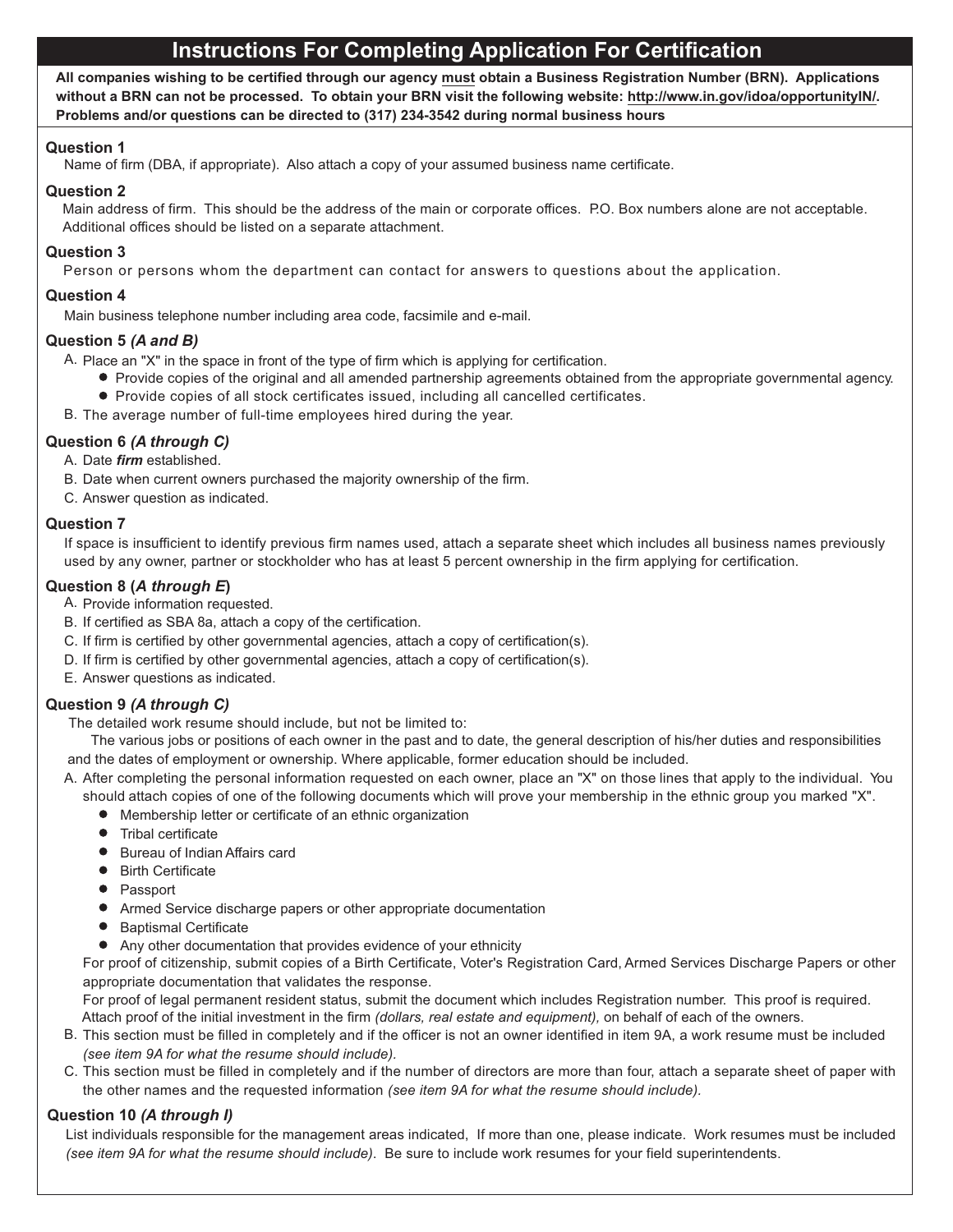## Instructions For Completing Application For Certification (continued)

#### Question 11 (A & B)

- A. Provide information as requested.
- B. List those persons in your firm who are currently working for any other business which has a relationship with this firm, whether on a full-time or part-time basis as an owner, partner, shareholder, advisor, consultant or employee.

#### Question 12 (A through E)

- A. Provide information as requested. If more than one individual or company, please indicate. This would include any firm or person who provides any type of management or technical services who is not an employee of this firm. If additional space is needed, attach a separate sheet.
- B. Provide information requested.
- C. Provide information requested.
- D. Provide information requested on those firms which have extended your firm credit, or signed letters from them indicating their willingness to extend your firm credit.
- E. Provide information requested.

#### **Question 13**

Provide a separate listing of owned equipment and a separate listing of leased equipment. Copies of the state registration cards and titles must be provided for all cars, trucks and other vehicles that require state registration/licensing. Copies of documentation of ownership for all equipment owned must be attached. A copy of the current executed leases for automotive equipment must be attached. A copy of the current leases for office space, storage space, parking space and any other spaces must be attached.

#### Question 14 (A through D)

- A. Provide information as requested. Provide copy of the signed Corporate Bank Resolution(s) and/or bank account(s) signature card(s).
- B. Provide a signed statement from your bonding agent that verifies your bonding limits.
- C. Provide information as requested.
- D. Provide information as requested.

#### **Question 15**

Submit copies of required information. Be sure to identify the individual's name or firm that the license is issued to. If trucking is an area identified, an Interstate or Intrastate Authority is required. Provide a copy of the Authority.

#### **Question 16**

Provide information as requested. You must provide a copy of all denial and decertification letters received.

#### Question 17 (A through C)

- A. Provide gross amount earned for each of last three years.
- B. Provide information on the work that your firm has completed in the past three years or for the length of time the firm has been in husingss
- C. Provide information on the projects your firm is currently working on.

#### Question 18

Provide names and signatures of partners who have authority to execute contracts.

#### Question 19 (A through D)

If you are a supplier, provide the information requested. If not, mark n/a.

#### Question 20 (A and B)

A. List the products / services which you provide and are seeking certification.

B. Provide the UNSPSC (United Nations Standard Products & Services Code) for the products / services for which you are seeking certification. You may obtain these codes by visiting http://www.unspsc.org/. You may browse and download the current version of the code and audit files at no cost

#### **Question 21**

Companies applying for certification must be registered with the State of Indiana Secretary of State's office. Their telephone number is 317-232-6576.

#### **Question 22**

Indicate which region of the state you prefer to work in (see attached map).

#### **Question 23**

Select your type of business by marking with an "X".

#### Question 24 and 25

Answer as indicated.

#### **Affidavit**

The Affidavit must be signed by the President or Chief Executive Officer of the firm and the Corporate Seal affixed to it. The Affidavit must also be notarized. False statements shall make your firm subject to decertification or denial of future certification. For a not-forprofit organization, the highest ranking officer must sign the affidavit.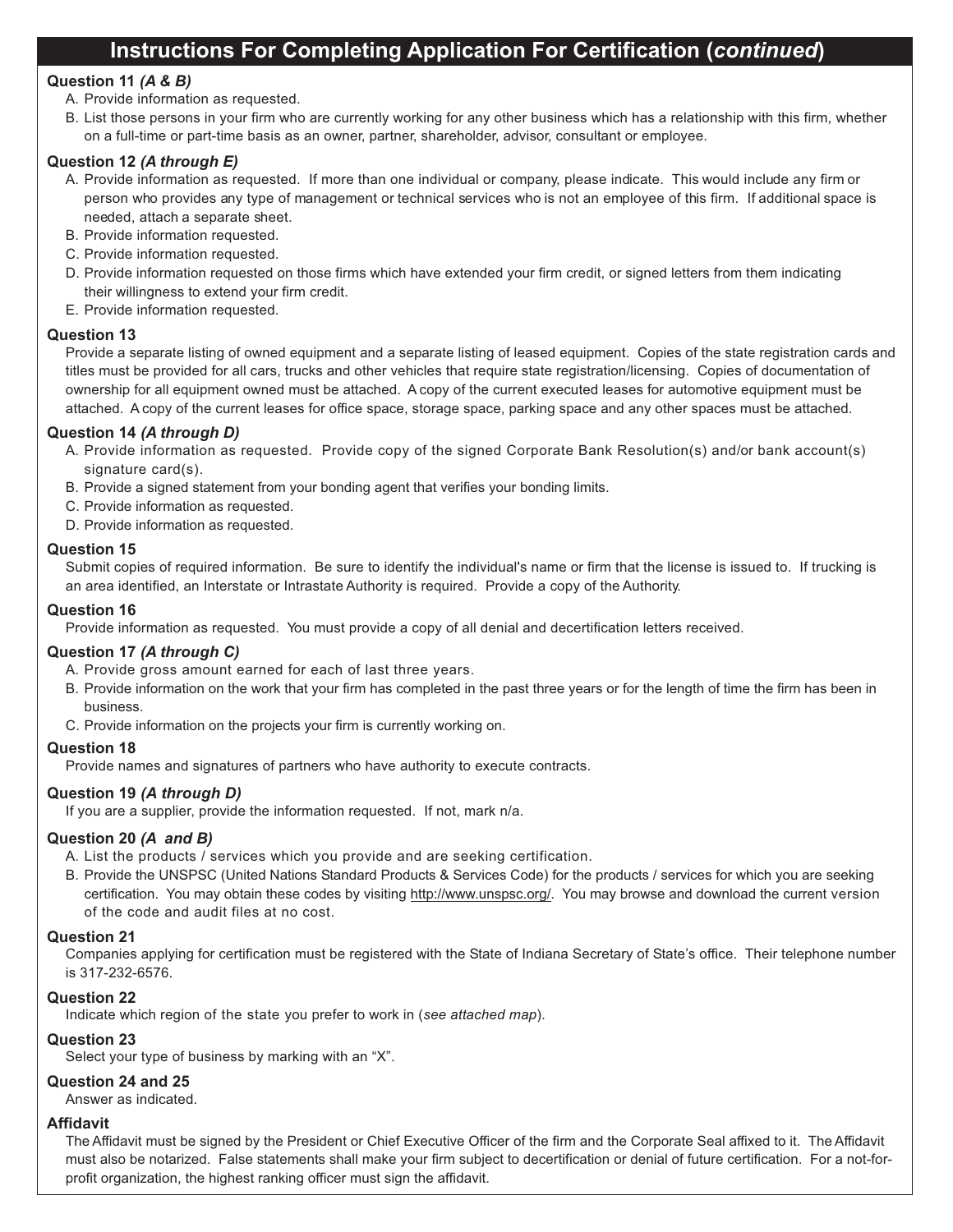**APPLICATION FOR CERTIFICATION** 

NOTE: If after filing this application, and prior to the expiration of your certification,

 $\Box$  State of Indiana  $\Box$  City of Indianapolis  $\Box$  Gaming Commission (Casinos)

must submit a new Application for Certification to your home state.<br>
Indicate which one your firm is capable and willing to seek contracting opportunities with

there is any change in the ownership and/or management of this firm, you



State Form 46250 (R9 / 1-11)

 $\star\star$ Questions that do not apply to your firm should be marked N/A in the space provided. All questions must be answered and the requested<br>documents submitted to the department along with the application.<br>Failure to do this will delay the processing of the application.

Bidder registration number (must be provided)

Check which type of program you are interested in

| $\Box$ Minority Business (MBE) | □ Women Business Enterprise (WBE) |
|--------------------------------|-----------------------------------|
|--------------------------------|-----------------------------------|

| 1. Authorized name of firm                                                                                                                                                                                                                                                                                                                                                                                                                                                                                                                                                                                    |                                                   |            |                                                                                                                         |                      |                                                          |              |                                                              |
|---------------------------------------------------------------------------------------------------------------------------------------------------------------------------------------------------------------------------------------------------------------------------------------------------------------------------------------------------------------------------------------------------------------------------------------------------------------------------------------------------------------------------------------------------------------------------------------------------------------|---------------------------------------------------|------------|-------------------------------------------------------------------------------------------------------------------------|----------------------|----------------------------------------------------------|--------------|--------------------------------------------------------------|
| 2. Street address of firm (P.O.Box number alone is not acceptable)                                                                                                                                                                                                                                                                                                                                                                                                                                                                                                                                            |                                                   |            |                                                                                                                         |                      |                                                          |              |                                                              |
| Mailing address of firm                                                                                                                                                                                                                                                                                                                                                                                                                                                                                                                                                                                       |                                                   | City       |                                                                                                                         | County               |                                                          | <b>State</b> | ZIP code                                                     |
| 3. Name of contact person                                                                                                                                                                                                                                                                                                                                                                                                                                                                                                                                                                                     |                                                   |            |                                                                                                                         |                      | 4A. Business telephone                                   |              |                                                              |
| 4B. Facsimile                                                                                                                                                                                                                                                                                                                                                                                                                                                                                                                                                                                                 |                                                   | 4C. E-mail |                                                                                                                         |                      |                                                          |              |                                                              |
| 5A. Type of firm<br>$\Box$ Sole Proprietorship $\Box$ Partnership $\Box$ Corporation $\Box$ Other:                                                                                                                                                                                                                                                                                                                                                                                                                                                                                                            |                                                   |            |                                                                                                                         |                      |                                                          |              |                                                              |
| If firm is a partnership, copies of all partnership agreements and the assumed name certificate must be attached (if applicable).<br>If firm is a corporation, Articles of Incorporation, copies of stock certificates (both sides), Shareholders' Agreement, all minutes of the shareholders' meetings<br>and Board of Directors' meetings, the Corporate Bylaws and Bylaws Amendments, the Corporate Bank Resolution and/or Bank Signature Cards must be attached. See the attached Certification Documentation Checklist for more deta<br>B. What is the number of the firm's annual full-time work force? |                                                   |            |                                                                                                                         |                      |                                                          |              |                                                              |
| 6A. Date business was established (month, day, year)                                                                                                                                                                                                                                                                                                                                                                                                                                                                                                                                                          | of the firm (month, day, year)                    |            | B. Date current owner(s) purchased the majority ownership C. Has your firm applied for reorganization under Chapter 11, |                      |                                                          |              | and/or liquidation under Chapter 7, within the last 3 years? |
| 7. Has your company applied for certification in the past?                                                                                                                                                                                                                                                                                                                                                                                                                                                                                                                                                    |                                                   |            | If so, list the names that have been used previously                                                                    | $\Box$ Yes           | ∐ No                                                     |              |                                                              |
| $\Box$ Yes<br>□ No                                                                                                                                                                                                                                                                                                                                                                                                                                                                                                                                                                                            |                                                   |            |                                                                                                                         |                      |                                                          |              |                                                              |
| 8. Identification Numbers and Certification:                                                                                                                                                                                                                                                                                                                                                                                                                                                                                                                                                                  |                                                   |            |                                                                                                                         |                      |                                                          |              |                                                              |
| A. Federal Identification number                                                                                                                                                                                                                                                                                                                                                                                                                                                                                                                                                                              | B. Are you an SBA 8a certified business?          |            |                                                                                                                         | with its own state?  | C. Is this firm currently certified as a DBE, MBE or WBE |              |                                                              |
|                                                                                                                                                                                                                                                                                                                                                                                                                                                                                                                                                                                                               | ∐ Yes ∐ No                                        |            | If Yes, attach a copy of Certification                                                                                  | $\Box$ Yes $\Box$ No |                                                          |              | If Yes, attach a copy of Certification                       |
| D. If you are certified as a DBE, MBE, or WBE by any other federal, state<br>or local agency, please attach a copy of your certifications.                                                                                                                                                                                                                                                                                                                                                                                                                                                                    |                                                   |            | E. Has this firm's home state conducted an on-site visit within the last year?                                          | ∐Yes ∐No             |                                                          |              |                                                              |
| 9. Ownership (work experience resumes of each person must be attached)<br>A. Identify all individuals or holding companies and list their cash, equipment and/or real estate investment in the firm; and attach the documentation<br>of the source of these investments. (If additional space is required, submit an attached sheet)                                                                                                                                                                                                                                                                          |                                                   |            |                                                                                                                         |                      |                                                          |              |                                                              |
| Name                                                                                                                                                                                                                                                                                                                                                                                                                                                                                                                                                                                                          |                                                   |            |                                                                                                                         |                      | Home telephone number                                    |              |                                                              |
| Home address (street and number)                                                                                                                                                                                                                                                                                                                                                                                                                                                                                                                                                                              |                                                   | City       |                                                                                                                         | <b>State</b>         |                                                          | ZIP code     |                                                              |
| Sex (gender)<br>l Female<br>$\Box$ Male                                                                                                                                                                                                                                                                                                                                                                                                                                                                                                                                                                       | Ethnic group<br>$\Box$ Black                      |            | Asian Pacific                                                                                                           | firm:                |                                                          |              | Initial investment to acquire ownership interest in          |
| Number of years owned                                                                                                                                                                                                                                                                                                                                                                                                                                                                                                                                                                                         | $\Box$ Hispanic                                   |            | Asian Indian                                                                                                            |                      | <b>Type</b>                                              |              | <b>Dollar Value</b>                                          |
|                                                                                                                                                                                                                                                                                                                                                                                                                                                                                                                                                                                                               | $\Box$ Native American                            |            | $\Box$ Other (explain)                                                                                                  | Dollars              |                                                          | \$           |                                                              |
| Percentage owned<br>$\%$                                                                                                                                                                                                                                                                                                                                                                                                                                                                                                                                                                                      | $\Box$ Caucasian<br>Multi-Racial                  |            |                                                                                                                         | <b>Real Estate</b>   |                                                          | \$           |                                                              |
| U.S. citizen                                                                                                                                                                                                                                                                                                                                                                                                                                                                                                                                                                                                  | Legal permanent resident (submit proof of status) |            |                                                                                                                         | Equipment            |                                                          | \$           |                                                              |
| $\Box$ No<br>$\Box$ Yes<br>Name                                                                                                                                                                                                                                                                                                                                                                                                                                                                                                                                                                               | $\Box$ Yes<br>$\Box$ No                           |            |                                                                                                                         |                      | Home telephone number                                    |              |                                                              |
|                                                                                                                                                                                                                                                                                                                                                                                                                                                                                                                                                                                                               |                                                   |            |                                                                                                                         |                      |                                                          |              |                                                              |
| Home address (street and number)                                                                                                                                                                                                                                                                                                                                                                                                                                                                                                                                                                              |                                                   | City       |                                                                                                                         | <b>State</b>         |                                                          | ZIP code     |                                                              |
| Sex (gender)                                                                                                                                                                                                                                                                                                                                                                                                                                                                                                                                                                                                  | Ethnic group                                      |            |                                                                                                                         |                      |                                                          |              | Initial investment to acquire ownership interest in          |
| $\Box$ Female<br>$\Box$ Male                                                                                                                                                                                                                                                                                                                                                                                                                                                                                                                                                                                  | $\Box$ Black                                      |            | $\Box$ Asian Pacific                                                                                                    | firm:                |                                                          |              |                                                              |
| Number of years owned                                                                                                                                                                                                                                                                                                                                                                                                                                                                                                                                                                                         | $\Box$ Hispanic                                   |            | $\Box$ Asian Indian                                                                                                     |                      | <b>Type</b>                                              |              | <b>Dollar Value</b>                                          |
| Percentage owned                                                                                                                                                                                                                                                                                                                                                                                                                                                                                                                                                                                              | $\Box$ Native American<br>$\Box$ Caucasian        |            | $\Box$ Other (explain)                                                                                                  | <b>Dollars</b>       |                                                          | \$           |                                                              |
| $\%$                                                                                                                                                                                                                                                                                                                                                                                                                                                                                                                                                                                                          | $\Box$ Multi-Racial                               |            |                                                                                                                         | <b>Real Estate</b>   |                                                          | \$           |                                                              |
| U.S. citizen                                                                                                                                                                                                                                                                                                                                                                                                                                                                                                                                                                                                  | Legal permanent resident (submit proof of status) |            |                                                                                                                         |                      |                                                          |              |                                                              |
| $\Box$ No<br>$\Box$ Yes                                                                                                                                                                                                                                                                                                                                                                                                                                                                                                                                                                                       | $\Box$ Yes                                        | $\Box$ No  |                                                                                                                         | Equipment            |                                                          | \$           |                                                              |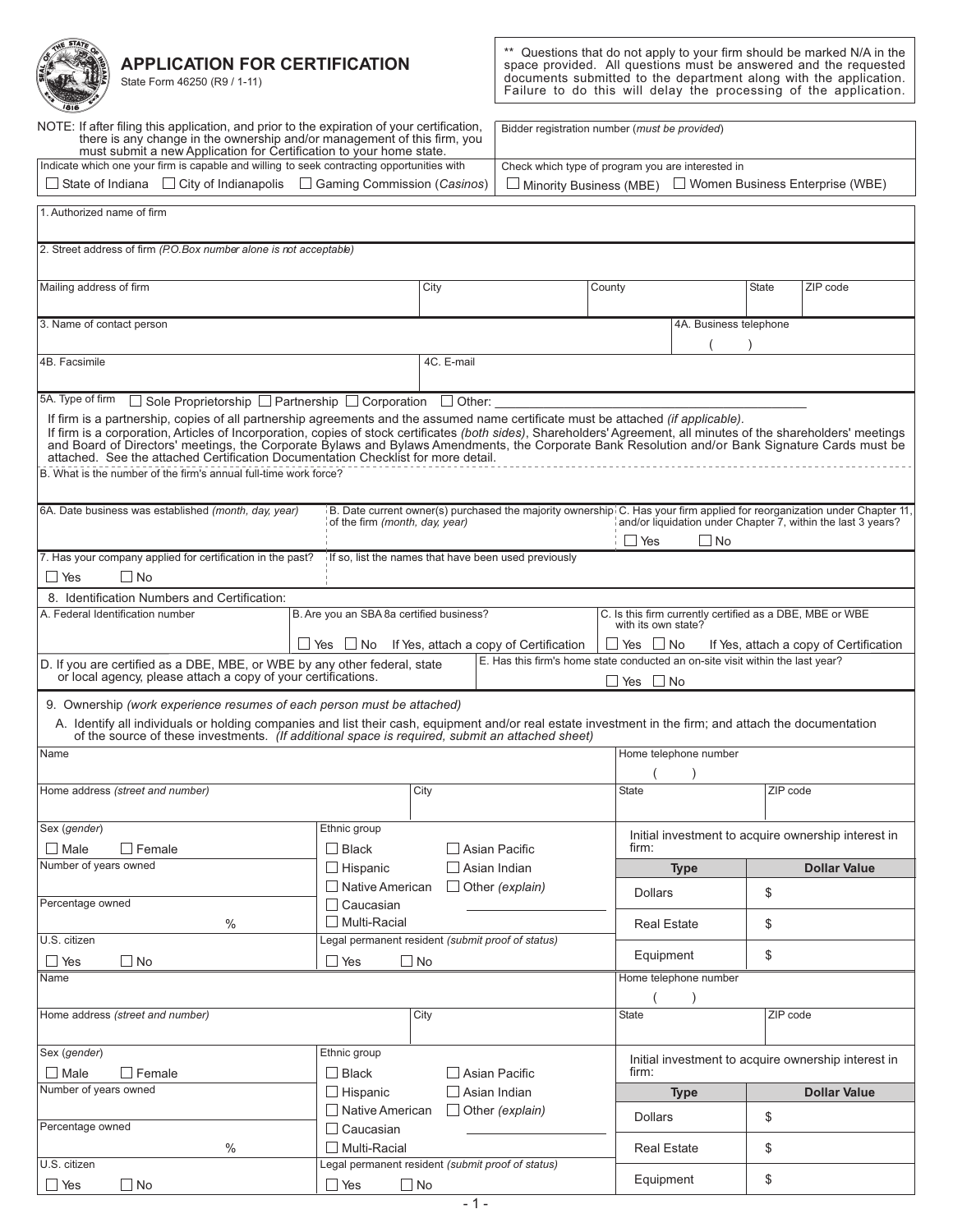| 9A. Ownership (continued)                                                                                                                                                                                                                     |                                         |           |              |                                                   |                  |                       |             |        |                                                     |                     |
|-----------------------------------------------------------------------------------------------------------------------------------------------------------------------------------------------------------------------------------------------|-----------------------------------------|-----------|--------------|---------------------------------------------------|------------------|-----------------------|-------------|--------|-----------------------------------------------------|---------------------|
| Name                                                                                                                                                                                                                                          |                                         |           |              |                                                   |                  | Home telephone number |             |        |                                                     |                     |
|                                                                                                                                                                                                                                               |                                         |           |              |                                                   |                  |                       |             |        |                                                     |                     |
| Home address (street and number)                                                                                                                                                                                                              |                                         |           | City         |                                                   |                  | <b>State</b>          |             |        | ZIP code                                            |                     |
| Sex (gender)<br>$\Box$ Male<br>$\Box$ Female                                                                                                                                                                                                  | Ethnic group<br>$\Box$ Black            |           |              | □ Asian Pacific                                   |                  | firm:                 |             |        | Initial investment to acquire ownership interest in |                     |
| Number of years owned                                                                                                                                                                                                                         | $\Box$ Hispanic                         |           |              | $\Box$ Asian Indian                               |                  |                       | <b>Type</b> |        |                                                     | <b>Dollar Value</b> |
| Percentage owned                                                                                                                                                                                                                              | □ Native American                       |           |              | $\Box$ Other (explain)                            |                  | <b>Dollars</b>        |             |        | \$                                                  |                     |
| $\%$                                                                                                                                                                                                                                          | $\Box$ Caucasian<br>$\Box$ Multi-Racial |           |              |                                                   |                  | <b>Real Estate</b>    |             |        | \$                                                  |                     |
| U.S. citizen                                                                                                                                                                                                                                  |                                         |           |              | Legal permanent resident (submit proof of status) |                  | Equipment             |             |        | \$                                                  |                     |
| $\Box$ No<br>$\Box$ Yes<br>Name                                                                                                                                                                                                               | $\Box$ Yes                              | $\Box$ No |              |                                                   |                  | Home telephone number |             |        |                                                     |                     |
|                                                                                                                                                                                                                                               |                                         |           |              |                                                   |                  |                       |             |        |                                                     |                     |
| Home address (street and number)                                                                                                                                                                                                              |                                         |           | City         |                                                   |                  | <b>State</b>          |             |        | ZIP code                                            |                     |
| Sex (gender)<br>$\Box$ Male<br>$\Box$ Female                                                                                                                                                                                                  | Ethnic group<br>$\Box$ Black            |           |              | $\Box$ Asian Pacific                              |                  | firm:                 |             |        | Initial investment to acquire ownership interest in |                     |
| Number of years owned                                                                                                                                                                                                                         | $\Box$ Hispanic                         |           |              | $\Box$ Asian Indian                               |                  |                       | <b>Type</b> |        |                                                     | <b>Dollar Value</b> |
|                                                                                                                                                                                                                                               | □ Native American                       |           |              | $\Box$ Other (explain)                            |                  | <b>Dollars</b>        |             |        | \$                                                  |                     |
| Percentage owned<br>$\%$                                                                                                                                                                                                                      | $\Box$ Caucasian<br>$\Box$ Multi-Racial |           |              |                                                   |                  | <b>Real Estate</b>    |             |        | \$                                                  |                     |
| U.S. citizen                                                                                                                                                                                                                                  |                                         |           |              | Legal permanent resident (submit proof of status) |                  | Equipment             |             |        | \$                                                  |                     |
| $\Box$ No<br><b>Nes</b><br>B. Identify officers (work experience resumes of each person must be attached). If additional space is required, submit an attached sheet.                                                                         | $\Box$ Yes                              | $\Box$ No |              |                                                   |                  |                       |             |        |                                                     |                     |
| <b>Name</b>                                                                                                                                                                                                                                   |                                         |           | <b>Title</b> |                                                   | <b>Ethnicity</b> |                       | Gender      |        | <b>Date Appointed</b>                               |                     |
|                                                                                                                                                                                                                                               |                                         |           |              |                                                   |                  |                       |             |        |                                                     |                     |
|                                                                                                                                                                                                                                               |                                         |           |              |                                                   |                  |                       |             |        |                                                     |                     |
|                                                                                                                                                                                                                                               |                                         |           |              |                                                   |                  |                       |             |        |                                                     |                     |
|                                                                                                                                                                                                                                               |                                         |           |              |                                                   |                  |                       |             |        |                                                     |                     |
| C. Identify current Board of Directors (work experience resumes of each person must be attached). If additional space is required, submit an attached<br>sheet.                                                                               |                                         |           |              |                                                   |                  |                       |             |        |                                                     |                     |
| <b>Name</b>                                                                                                                                                                                                                                   |                                         |           | <b>Title</b> |                                                   | <b>Ethnicity</b> |                       |             | Gender | <b>Date Appointed</b>                               |                     |
|                                                                                                                                                                                                                                               |                                         |           |              |                                                   |                  |                       |             |        |                                                     |                     |
|                                                                                                                                                                                                                                               |                                         |           |              |                                                   |                  |                       |             |        |                                                     |                     |
|                                                                                                                                                                                                                                               |                                         |           |              |                                                   |                  |                       |             |        |                                                     |                     |
|                                                                                                                                                                                                                                               |                                         |           |              |                                                   |                  |                       |             |        |                                                     |                     |
| 10. Indicate management personnel who control the firm in the following areas. (Attach work experience resumes, including dates of employment at each<br>company, for each person). If more than two persons, please attach a separate sheet. |                                         |           |              |                                                   |                  |                       |             |        |                                                     |                     |
| A. Financial Decision: (responsibility for check signing, acquisition of lines of credit, surety bonding, supplies, etc.)                                                                                                                     |                                         |           |              |                                                   |                  |                       |             |        |                                                     |                     |
| <b>Name</b>                                                                                                                                                                                                                                   |                                         |           |              | <b>Title</b>                                      |                  |                       |             |        | <b>Ethnicity</b>                                    | Gender              |
|                                                                                                                                                                                                                                               |                                         |           |              |                                                   |                  |                       |             |        |                                                     |                     |
|                                                                                                                                                                                                                                               |                                         |           |              |                                                   |                  |                       |             |        |                                                     |                     |
|                                                                                                                                                                                                                                               |                                         |           |              |                                                   |                  |                       |             |        |                                                     |                     |
| B. Estimating: (cost estimates, bid preparation or negotiations)<br><b>Name</b>                                                                                                                                                               |                                         |           |              | <b>Title</b>                                      |                  |                       |             |        | <b>Ethnicity</b>                                    | Gender              |
|                                                                                                                                                                                                                                               |                                         |           |              |                                                   |                  |                       |             |        |                                                     |                     |
|                                                                                                                                                                                                                                               |                                         |           |              |                                                   |                  |                       |             |        |                                                     |                     |
|                                                                                                                                                                                                                                               |                                         |           |              |                                                   |                  |                       |             |        |                                                     |                     |
| C. Hiring/firing of management personnel:<br><b>Name</b>                                                                                                                                                                                      |                                         |           |              | <b>Title</b>                                      |                  |                       |             |        | <b>Ethnicity</b>                                    | <b>Gender</b>       |
|                                                                                                                                                                                                                                               |                                         |           |              |                                                   |                  |                       |             |        |                                                     |                     |
|                                                                                                                                                                                                                                               |                                         |           |              |                                                   |                  |                       |             |        |                                                     |                     |
|                                                                                                                                                                                                                                               |                                         |           |              |                                                   |                  |                       |             |        |                                                     |                     |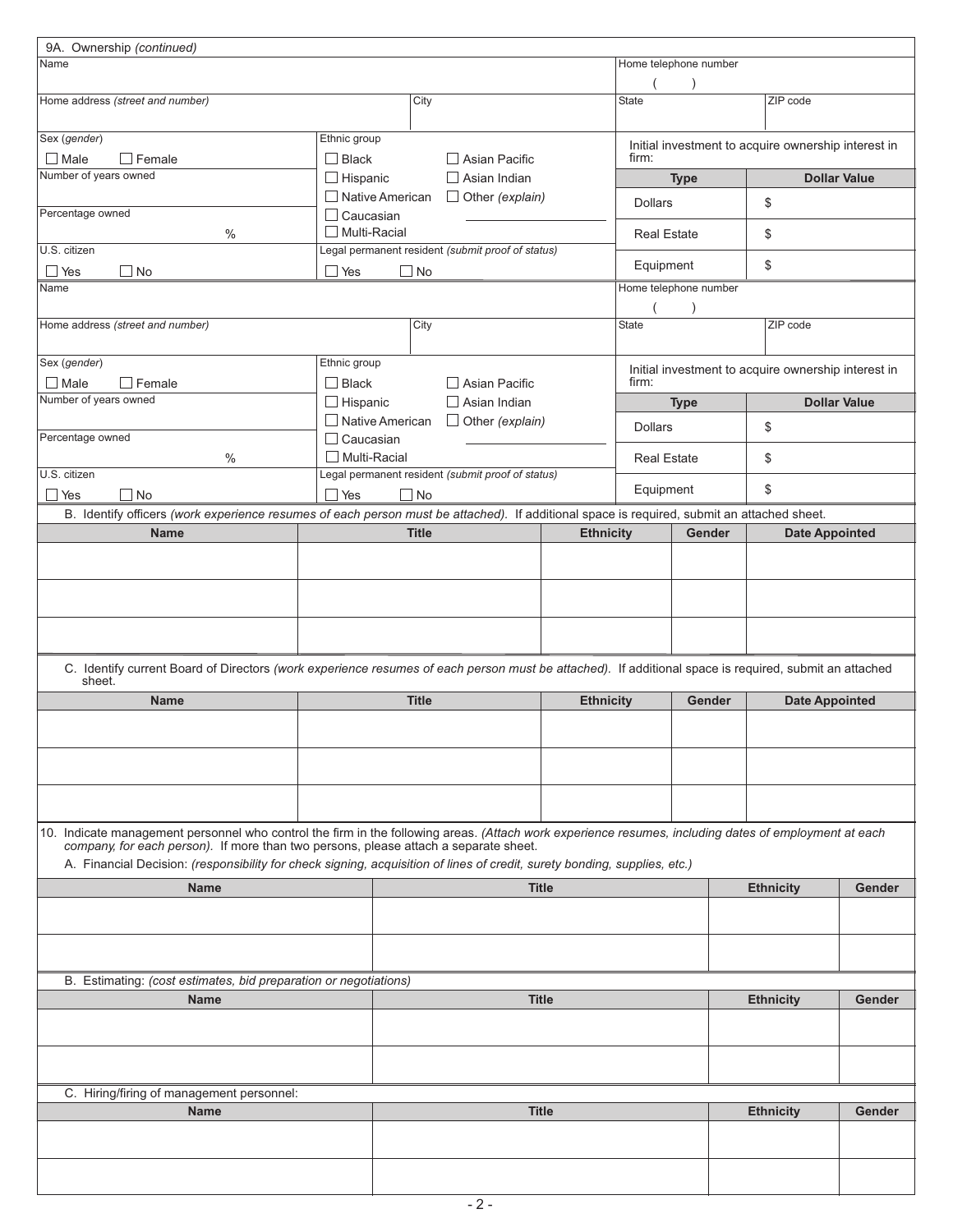| D. Field/Production Operations Supervisor: (site supervision/scheduling, project management services)                                                                                                                          |                                                                                                          |                  |        |
|--------------------------------------------------------------------------------------------------------------------------------------------------------------------------------------------------------------------------------|----------------------------------------------------------------------------------------------------------|------------------|--------|
| <b>Name</b>                                                                                                                                                                                                                    | <b>Title</b>                                                                                             | <b>Ethnicity</b> | Gender |
|                                                                                                                                                                                                                                |                                                                                                          |                  |        |
|                                                                                                                                                                                                                                |                                                                                                          |                  |        |
|                                                                                                                                                                                                                                |                                                                                                          |                  |        |
|                                                                                                                                                                                                                                |                                                                                                          |                  |        |
| E. List all field supervisors:                                                                                                                                                                                                 |                                                                                                          |                  |        |
| <b>Name</b>                                                                                                                                                                                                                    | <b>Title</b>                                                                                             | <b>Ethnicity</b> | Gender |
|                                                                                                                                                                                                                                |                                                                                                          |                  |        |
|                                                                                                                                                                                                                                |                                                                                                          |                  |        |
|                                                                                                                                                                                                                                |                                                                                                          |                  |        |
|                                                                                                                                                                                                                                |                                                                                                          |                  |        |
| F. Contract signature authority: (contract execution, bid submission)                                                                                                                                                          |                                                                                                          |                  |        |
| <b>Name</b>                                                                                                                                                                                                                    | <b>Title</b>                                                                                             | <b>Ethnicity</b> | Gender |
|                                                                                                                                                                                                                                |                                                                                                          |                  |        |
|                                                                                                                                                                                                                                |                                                                                                          |                  |        |
|                                                                                                                                                                                                                                |                                                                                                          |                  |        |
|                                                                                                                                                                                                                                |                                                                                                          |                  |        |
| G. Office management:                                                                                                                                                                                                          |                                                                                                          |                  |        |
| <b>Name</b>                                                                                                                                                                                                                    | <b>Title</b>                                                                                             | <b>Ethnicity</b> | Gender |
|                                                                                                                                                                                                                                |                                                                                                          |                  |        |
|                                                                                                                                                                                                                                |                                                                                                          |                  |        |
|                                                                                                                                                                                                                                |                                                                                                          |                  |        |
|                                                                                                                                                                                                                                |                                                                                                          |                  |        |
| H. Marketing/Sales:                                                                                                                                                                                                            |                                                                                                          |                  |        |
| <b>Name</b>                                                                                                                                                                                                                    | <b>Title</b>                                                                                             | <b>Ethnicity</b> | Gender |
|                                                                                                                                                                                                                                |                                                                                                          |                  |        |
|                                                                                                                                                                                                                                |                                                                                                          |                  |        |
|                                                                                                                                                                                                                                |                                                                                                          |                  |        |
|                                                                                                                                                                                                                                |                                                                                                          |                  |        |
| I. Purchasing of major equipment:                                                                                                                                                                                              |                                                                                                          |                  |        |
| <b>Name</b>                                                                                                                                                                                                                    | <b>Title</b>                                                                                             | <b>Ethnicity</b> | Gender |
|                                                                                                                                                                                                                                |                                                                                                          |                  |        |
|                                                                                                                                                                                                                                |                                                                                                          |                  |        |
|                                                                                                                                                                                                                                |                                                                                                          |                  |        |
|                                                                                                                                                                                                                                |                                                                                                          |                  |        |
| 11A. Do any of the people listed in questions 9 and 10 perform<br>a management or supervisory function for any other                                                                                                           | If Yes, identify the person, their title, business and the person's function.<br>$\Box$ Yes<br>$\Box$ No |                  |        |
| business?                                                                                                                                                                                                                      |                                                                                                          |                  |        |
|                                                                                                                                                                                                                                |                                                                                                          |                  |        |
|                                                                                                                                                                                                                                |                                                                                                          |                  |        |
|                                                                                                                                                                                                                                |                                                                                                          |                  |        |
|                                                                                                                                                                                                                                | If Yes, identify the firm, the person and the business relationship.<br>$\Box$ Yes<br>$\Box$ No          |                  |        |
| B. Do any of the persons listed in questions 9 and 10 own or work for other firms which have a business relationship with yours? (Relationships include: ownership interest, shared office space, financial investments, equip |                                                                                                          |                  |        |
| leases or personnel sharing.)                                                                                                                                                                                                  |                                                                                                          |                  |        |
|                                                                                                                                                                                                                                |                                                                                                          |                  |        |
|                                                                                                                                                                                                                                |                                                                                                          |                  |        |
| 12. Identify persons or firms who provide the following services:<br>A. External management or technical/computer service                                                                                                      |                                                                                                          |                  |        |
|                                                                                                                                                                                                                                |                                                                                                          |                  |        |
| Name of firm                                                                                                                                                                                                                   | Name of person                                                                                           |                  |        |
|                                                                                                                                                                                                                                |                                                                                                          |                  |        |
| Address                                                                                                                                                                                                                        |                                                                                                          | Telephone number |        |
|                                                                                                                                                                                                                                |                                                                                                          |                  |        |
| <b>B.</b> Accountant                                                                                                                                                                                                           |                                                                                                          |                  |        |
| Name of firm                                                                                                                                                                                                                   | Name of person                                                                                           |                  |        |
|                                                                                                                                                                                                                                |                                                                                                          |                  |        |
| Address                                                                                                                                                                                                                        |                                                                                                          | Telephone number |        |
|                                                                                                                                                                                                                                |                                                                                                          |                  |        |
|                                                                                                                                                                                                                                |                                                                                                          |                  |        |
| C. Attorney                                                                                                                                                                                                                    |                                                                                                          |                  |        |
| Name of firm                                                                                                                                                                                                                   | Name of person                                                                                           |                  |        |
|                                                                                                                                                                                                                                |                                                                                                          |                  |        |
| Address                                                                                                                                                                                                                        |                                                                                                          | Telephone number |        |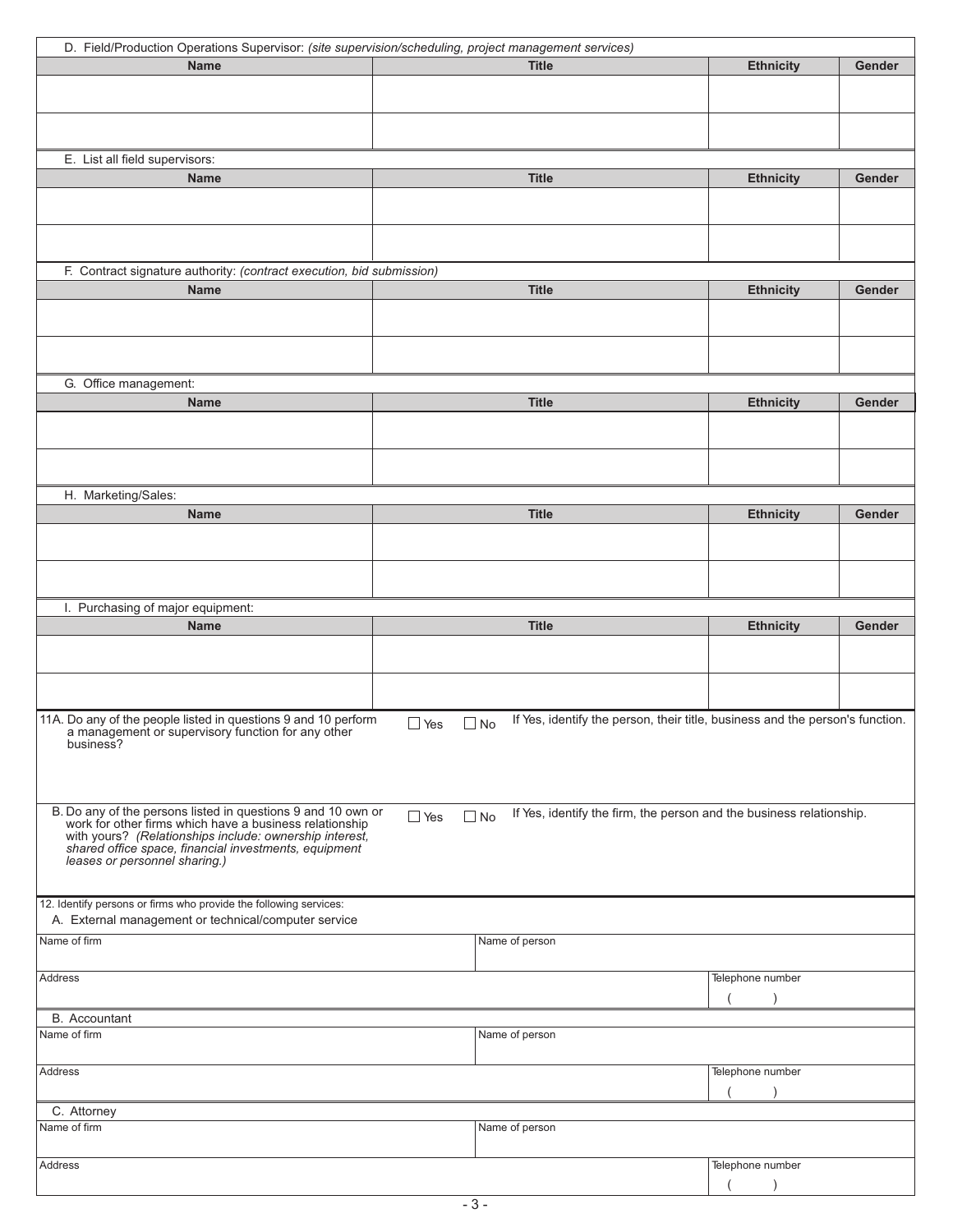| 12D. Principal Suppliers:                                                                                                                                                                                                                                                                                            |  |                        |                 |                           |                            |                       |  |
|----------------------------------------------------------------------------------------------------------------------------------------------------------------------------------------------------------------------------------------------------------------------------------------------------------------------|--|------------------------|-----------------|---------------------------|----------------------------|-----------------------|--|
| Name of firm<br>Name of person                                                                                                                                                                                                                                                                                       |  |                        |                 |                           |                            |                       |  |
| Address                                                                                                                                                                                                                                                                                                              |  | Telephone number       |                 |                           |                            |                       |  |
| Materials or equipment supplied                                                                                                                                                                                                                                                                                      |  |                        |                 |                           |                            |                       |  |
| Name of firm                                                                                                                                                                                                                                                                                                         |  |                        | Name of person  |                           |                            |                       |  |
| Telephone number<br>Address                                                                                                                                                                                                                                                                                          |  |                        |                 |                           |                            |                       |  |
| Materials or equipment supplied                                                                                                                                                                                                                                                                                      |  |                        |                 |                           |                            |                       |  |
|                                                                                                                                                                                                                                                                                                                      |  |                        |                 |                           |                            |                       |  |
| E. Identify those union(s), business or professional association(s) in which the owner(s) or management personnel have membership:<br>Name of union, business or professional association                                                                                                                            |  |                        |                 |                           |                            |                       |  |
| Address                                                                                                                                                                                                                                                                                                              |  |                        |                 |                           | Telephone number           |                       |  |
| Name of union, business or professional association                                                                                                                                                                                                                                                                  |  |                        |                 |                           |                            |                       |  |
| Address                                                                                                                                                                                                                                                                                                              |  |                        |                 |                           | Telephone number           |                       |  |
| Name of union, business or professional association                                                                                                                                                                                                                                                                  |  |                        |                 |                           |                            |                       |  |
|                                                                                                                                                                                                                                                                                                                      |  |                        |                 |                           |                            |                       |  |
| <b>Address</b>                                                                                                                                                                                                                                                                                                       |  |                        |                 |                           | Telephone number           |                       |  |
| 13. Attach a list of construction equipment and/or vehicles in your possession or under your control (indicate separately) and a list of office equipment, office space (owned or leased) and storage space (owned or leased),                                                                                       |  |                        |                 |                           |                            |                       |  |
| 14. Financial Information:<br>A. Provide the following banking information:                                                                                                                                                                                                                                          |  |                        |                 |                           |                            |                       |  |
| Name of bank                                                                                                                                                                                                                                                                                                         |  |                        | Name of officer |                           |                            |                       |  |
| Address of bank                                                                                                                                                                                                                                                                                                      |  |                        |                 |                           | Telephone number           |                       |  |
| B. If you have bonding capacity, identify the agent or broker and the bonding limit:                                                                                                                                                                                                                                 |  |                        |                 |                           |                            |                       |  |
| Name of agent or broker                                                                                                                                                                                                                                                                                              |  |                        |                 |                           | <b>Bonding limit</b><br>\$ |                       |  |
| Address of agent or broker                                                                                                                                                                                                                                                                                           |  |                        |                 |                           | Telephone number           |                       |  |
| C. Provide copies of year end balance sheet and profit and loss (income) statements for the last three (3) years, or if a new business, provide a<br>current balance sheet, a projected profit and loss statement for the next twelve (12) month period and a projected balance sheet for the end of<br>that period. |  |                        |                 |                           |                            |                       |  |
| D. Identify all sources, amount and purposes of money loaned to the firm, including name of person securing the loan, if other than owner.<br>Provide copies of all loan agreements.                                                                                                                                 |  |                        |                 |                           |                            |                       |  |
| <b>Name of Source</b><br><b>Address of Source</b>                                                                                                                                                                                                                                                                    |  |                        |                 |                           | <b>Amount</b>              |                       |  |
|                                                                                                                                                                                                                                                                                                                      |  |                        |                 | \$                        |                            |                       |  |
|                                                                                                                                                                                                                                                                                                                      |  |                        |                 | \$                        |                            |                       |  |
|                                                                                                                                                                                                                                                                                                                      |  |                        |                 | \$                        |                            |                       |  |
| 15. Current licenses (e.g. contractor, engineer, architect, ICC, etc.)                                                                                                                                                                                                                                               |  |                        |                 |                           |                            |                       |  |
| Name of Individual or Firm                                                                                                                                                                                                                                                                                           |  | <b>Name of License</b> |                 | <b>Date of Expiration</b> |                            | <b>License Number</b> |  |
|                                                                                                                                                                                                                                                                                                                      |  |                        |                 |                           |                            |                       |  |
|                                                                                                                                                                                                                                                                                                                      |  |                        |                 |                           |                            |                       |  |
|                                                                                                                                                                                                                                                                                                                      |  |                        |                 |                           |                            |                       |  |
|                                                                                                                                                                                                                                                                                                                      |  |                        |                 |                           |                            |                       |  |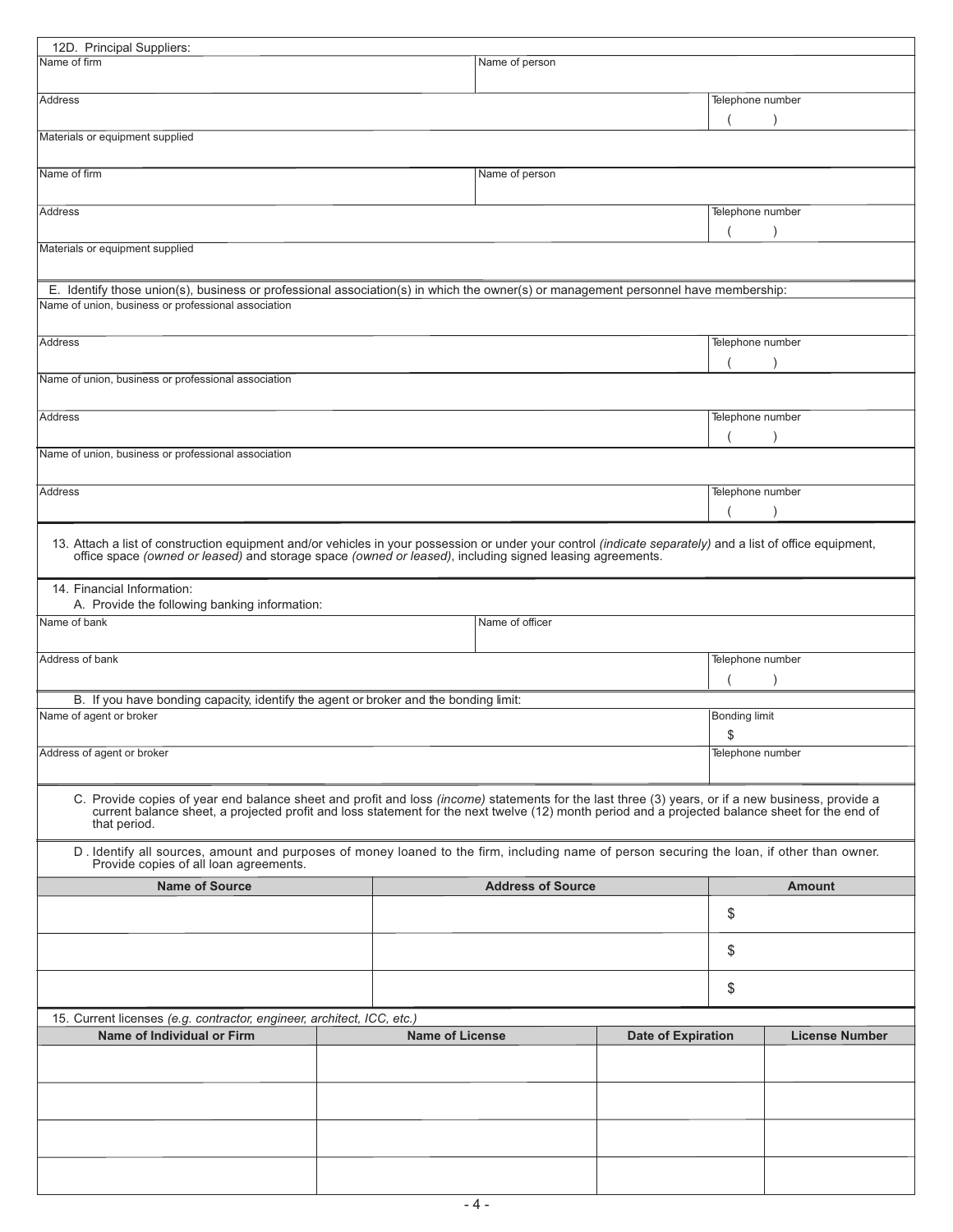| 16. Has this firm or any of its owners, Board of Directors, officers or management personnel been denied or decertified DBE, MBE or WBE certification<br>before by any agency in any state? | $\Box$ Yes $\Box$ No | If Yes, indicate the state, the name of the agency and the date. |                    |                             |  |  |
|---------------------------------------------------------------------------------------------------------------------------------------------------------------------------------------------|----------------------|------------------------------------------------------------------|--------------------|-----------------------------|--|--|
| State                                                                                                                                                                                       | Name of agency       |                                                                  |                    | Date (month, day, year)     |  |  |
|                                                                                                                                                                                             |                      |                                                                  |                    |                             |  |  |
| Provide a copy of the denial or decertification letter(s).                                                                                                                                  |                      |                                                                  |                    |                             |  |  |
| 17A. Specify the gross receipts of the firm for the last three (3) years.                                                                                                                   |                      |                                                                  |                    |                             |  |  |
| Year ending:                                                                                                                                                                                |                      | Total receipts $=$ \$                                            |                    |                             |  |  |
| Year ending:                                                                                                                                                                                |                      | Total receipts $=$ \$                                            |                    |                             |  |  |
| Year ending:                                                                                                                                                                                |                      | Total receipts $=$ \$                                            |                    |                             |  |  |
| B. List the three (3) largest contracts completed in the past three (3) years:                                                                                                              |                      |                                                                  |                    |                             |  |  |
| Name of owner/contractor                                                                                                                                                                    |                      | Name/location of project                                         |                    |                             |  |  |
|                                                                                                                                                                                             |                      |                                                                  |                    |                             |  |  |
| Name of owner/contractor                                                                                                                                                                    |                      | Name/location of project                                         |                    |                             |  |  |
|                                                                                                                                                                                             |                      |                                                                  |                    |                             |  |  |
| Name of owner/contractor                                                                                                                                                                    |                      | Name/location of project                                         |                    |                             |  |  |
|                                                                                                                                                                                             |                      |                                                                  |                    |                             |  |  |
| C. List three active jobs this firm is currently working on:                                                                                                                                |                      |                                                                  |                    |                             |  |  |
| Name of prime contractor and project number                                                                                                                                                 | Location of project  |                                                                  | Date project began | Anticipated completion date |  |  |
|                                                                                                                                                                                             |                      |                                                                  |                    |                             |  |  |
| Name of prime contractor and project number                                                                                                                                                 | Location of project  |                                                                  | Date project began | Anticipated completion date |  |  |
|                                                                                                                                                                                             |                      |                                                                  |                    |                             |  |  |
| Name of prime contractor and project number                                                                                                                                                 | Location of project  | Date project began                                               |                    | Anticipated completion date |  |  |
|                                                                                                                                                                                             |                      |                                                                  |                    |                             |  |  |

#### PERSONS AUTHORIZED TO EXECUTE CONTRACTS

18. All partners must sign contracts unless a power of attorney is supplied modifying this. In the case of a corporation, only those signatures listed will be accepted. For a not-for-profit organization, the highest rankin

Name of company

| <b>NAME AND TITLE</b><br>(type or print)         | <b>AUTHORIZED SIGNATURE</b> |
|--------------------------------------------------|-----------------------------|
|                                                  |                             |
|                                                  |                             |
|                                                  |                             |
|                                                  |                             |
|                                                  |                             |
|                                                  |                             |
|                                                  |                             |
|                                                  |                             |
|                                                  |                             |
| 19. As a supplier, please address the following: |                             |
| A. How large of an inventory do you maintain?    |                             |
| B. Where do you maintain your inventory?         |                             |
| C. From whom do you purchase your inventory?     |                             |
|                                                  |                             |
| D. Type of delivery system used?                 |                             |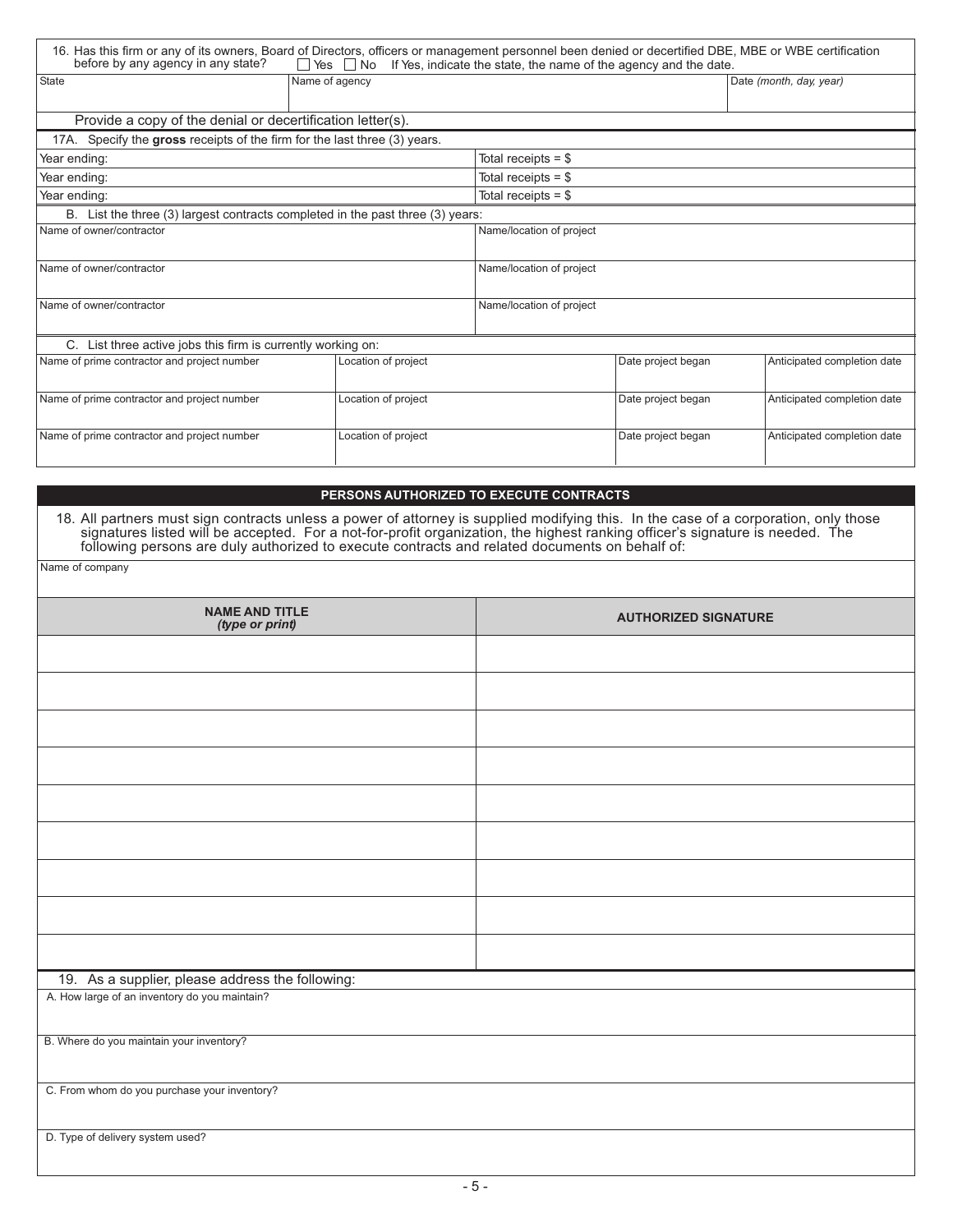| (Be very thorough.)                                       |                                                | 20A. List type of work firm has performed or desires to perform under certification.                                             |                     |                                        | B. Provide your firms UNSPSC codes for these services. (www.unspsc.org) |               |                             |
|-----------------------------------------------------------|------------------------------------------------|----------------------------------------------------------------------------------------------------------------------------------|---------------------|----------------------------------------|-------------------------------------------------------------------------|---------------|-----------------------------|
|                                                           |                                                |                                                                                                                                  |                     |                                        |                                                                         |               |                             |
|                                                           |                                                |                                                                                                                                  |                     |                                        |                                                                         |               |                             |
|                                                           |                                                |                                                                                                                                  |                     |                                        |                                                                         |               |                             |
|                                                           |                                                |                                                                                                                                  |                     |                                        |                                                                         |               |                             |
|                                                           |                                                |                                                                                                                                  |                     |                                        |                                                                         |               |                             |
|                                                           |                                                |                                                                                                                                  |                     |                                        |                                                                         |               |                             |
|                                                           |                                                | 21. Is your business registered with the Indiana Secretary of State's office?                                                    |                     | If yes, please provide number          |                                                                         |               |                             |
|                                                           | $\Box$ Yes                                     | $\Box$ No                                                                                                                        |                     |                                        |                                                                         |               |                             |
|                                                           |                                                | 22. Indicate which region(s) of the state you prefer to work in (see map)                                                        |                     |                                        |                                                                         |               |                             |
|                                                           |                                                |                                                                                                                                  |                     |                                        |                                                                         |               |                             |
|                                                           |                                                |                                                                                                                                  |                     |                                        |                                                                         |               |                             |
| 23. Type of business                                      |                                                |                                                                                                                                  |                     |                                        |                                                                         |               |                             |
|                                                           |                                                |                                                                                                                                  |                     |                                        |                                                                         |               |                             |
| Contractor                                                | $\Box$ Subcontractor                           | $\Box$ Consultant                                                                                                                | $\Box$ Supplier     | $\Box$ Vendor                          | Service Professional                                                    |               | $\Box$ Service Organization |
|                                                           |                                                | FOR FIRMS WISHING TO DO BUSINESS WITH THE CITY OF INDIANAPOLIS                                                                   |                     |                                        |                                                                         |               |                             |
| 24. Indicate the trade in which your business is engaged. |                                                |                                                                                                                                  |                     |                                        |                                                                         |               |                             |
| $\Box$ Construction                                       | $\Box$ Retail                                  | Supplier / Distributor                                                                                                           | $\Box$ Manufacturer | $\Box$ Service                         | $\Box$ Broker                                                           | $\Box$ Other: | (Please indicate)           |
|                                                           |                                                | 25. Does any principal in your firm, or the spouse of any principal, owe any money to the firm?                                  |                     |                                        |                                                                         |               |                             |
|                                                           |                                                | $\Box$ Yes $\Box$ No                                                                                                             |                     |                                        |                                                                         |               |                             |
|                                                           |                                                |                                                                                                                                  |                     |                                        |                                                                         |               |                             |
|                                                           |                                                |                                                                                                                                  |                     | <b>AFFIDAVIT OF CERTIFICATION</b>      |                                                                         |               |                             |
|                                                           |                                                |                                                                                                                                  |                     |                                        |                                                                         |               |                             |
|                                                           |                                                | The undersigned swears or affirms that the foregoing statements are true and correct and include all material information neces- |                     |                                        |                                                                         |               |                             |
|                                                           |                                                |                                                                                                                                  |                     |                                        |                                                                         |               |                             |
|                                                           | sary to identify and explain the operations of |                                                                                                                                  |                     |                                        | (Name of company)                                                       |               |                             |
|                                                           |                                                | as well as the ownership thereof. Any misrepresentation will be grounds for terminating any contract which may be awarded and    |                     |                                        |                                                                         |               |                             |
|                                                           |                                                | for initiating action under federal or state laws concerning false statements.                                                   |                     |                                        |                                                                         |               |                             |
|                                                           |                                                |                                                                                                                                  |                     |                                        |                                                                         |               |                             |
|                                                           |                                                |                                                                                                                                  |                     |                                        |                                                                         |               |                             |
|                                                           |                                                |                                                                                                                                  |                     |                                        |                                                                         |               |                             |
| Signature of owner, officer or partner                    |                                                |                                                                                                                                  |                     |                                        | Date signed (month, day, year)                                          |               |                             |
|                                                           |                                                |                                                                                                                                  |                     |                                        |                                                                         |               |                             |
|                                                           |                                                |                                                                                                                                  |                     |                                        |                                                                         |               |                             |
|                                                           |                                                |                                                                                                                                  |                     | <b>NOTARY CERTIFICATE</b>              |                                                                         |               |                             |
|                                                           |                                                |                                                                                                                                  |                     |                                        |                                                                         |               |                             |
|                                                           |                                                |                                                                                                                                  |                     | SS:                                    |                                                                         |               |                             |
|                                                           |                                                | COUNTY OF <u>_________________________________</u>                                                                               |                     |                                        |                                                                         |               |                             |
|                                                           |                                                |                                                                                                                                  |                     |                                        |                                                                         |               |                             |
| Signature of Notary Public                                |                                                |                                                                                                                                  |                     | Printed or typed name of Notary Public |                                                                         |               |                             |
|                                                           |                                                |                                                                                                                                  |                     |                                        |                                                                         |               |                             |
|                                                           |                                                |                                                                                                                                  |                     |                                        |                                                                         |               |                             |
| County of residence                                       |                                                |                                                                                                                                  |                     | Date commission expires                |                                                                         |               |                             |
|                                                           |                                                |                                                                                                                                  |                     |                                        |                                                                         |               |                             |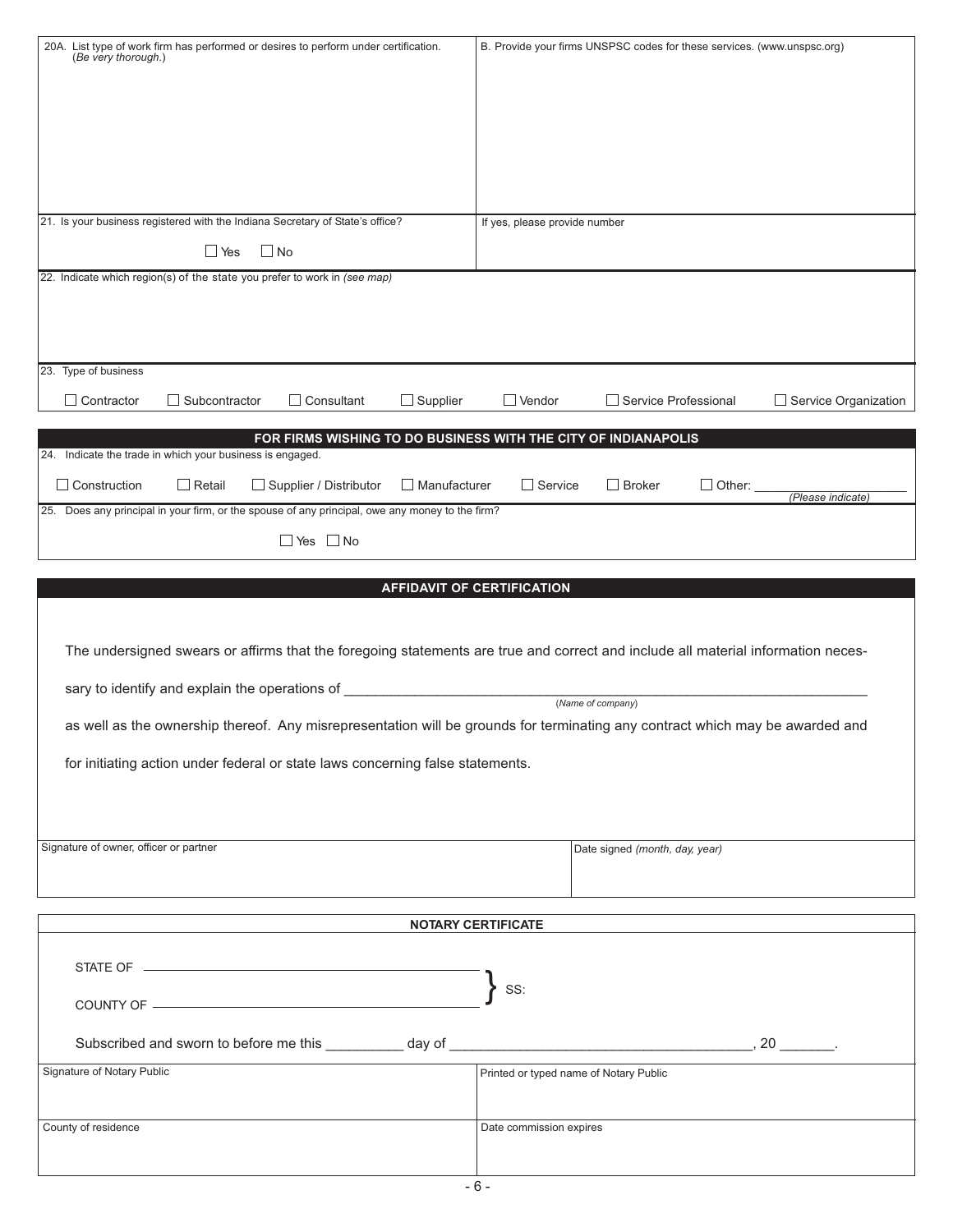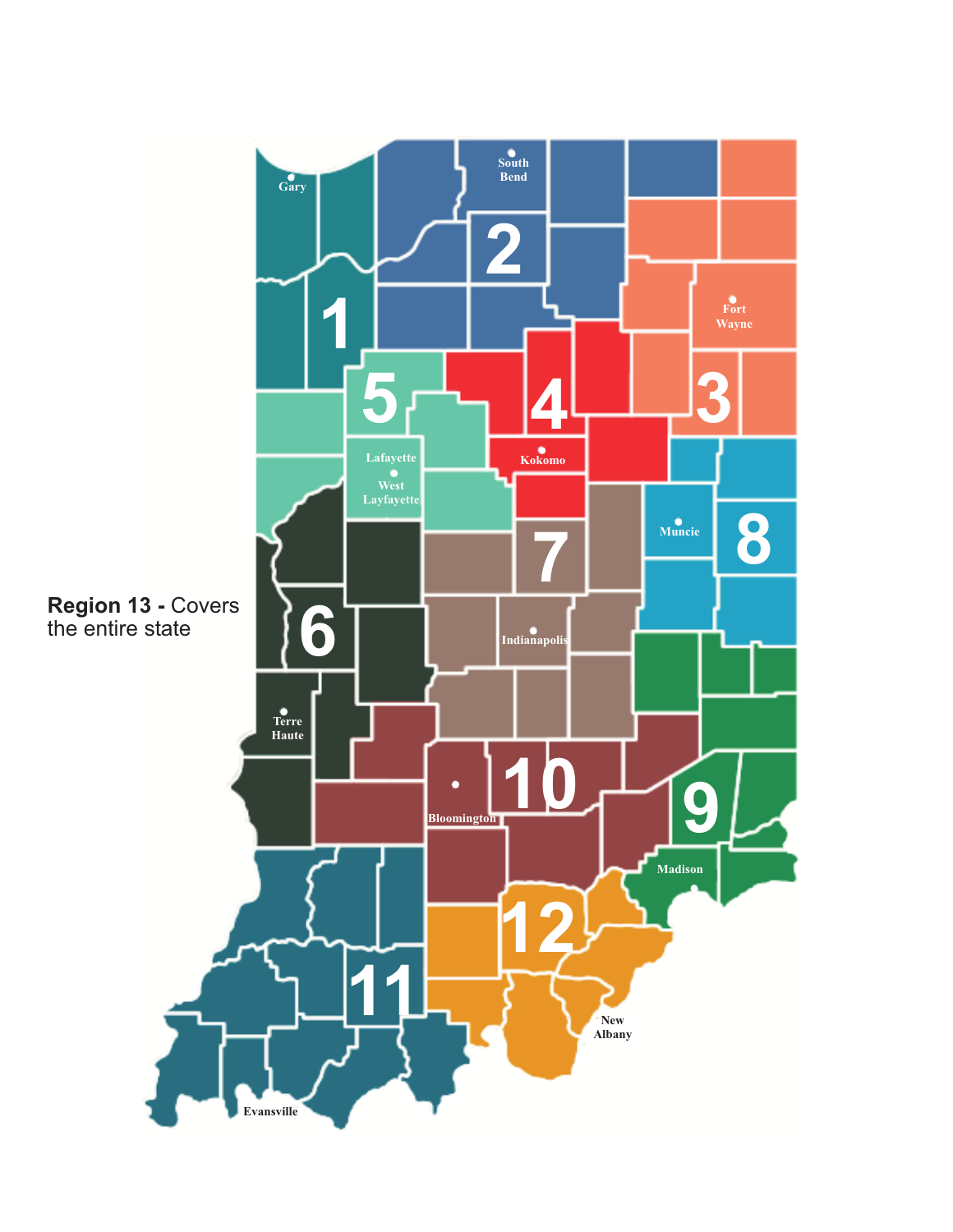# **Indiana Department of Administration<br>Minority and Women's Business Division<br>Certification Documentation Checklist**

Please verify that all required documents listed below are included with your application.

Name of company

| <b>ALL APPLICATIONS</b>                                        |  |  |  |
|----------------------------------------------------------------|--|--|--|
| U.S. Birth Certificate                                         |  |  |  |
| Driver's License                                               |  |  |  |
| U.S. Passport                                                  |  |  |  |
| Work resumes of all owners                                     |  |  |  |
| Equipment List                                                 |  |  |  |
| Professional License (if required for your business operation) |  |  |  |
| List all active contracts                                      |  |  |  |
| Proof of company owned real estate / Lease documentation       |  |  |  |
| Titles or registration to any company owned vehicle            |  |  |  |

| <b>LEGAL STRUCTURE</b>                                                                                       |
|--------------------------------------------------------------------------------------------------------------|
| <b>Corporations S or C</b>                                                                                   |
| Prior year's Federal Corporation Tax returns, including 1120 sch. K-1, W'2's                                 |
| Notarized letter from a CPA. (The CPA letter can be found at www.in.gov/idoa/files/cpaletter.pdf.)           |
| Minutes of past three (3) years stockholders and board meeting                                               |
| Articles of Incorporation, and Amendments (with State stamp of Filing Certificate with State Seal)           |
| Copies of stock certificates issued (front and back) and stock ledger                                        |
| Corporate By-Laws                                                                                            |
| Proof of Equity Contribution/Stock Purchase (receipts, both sides of canceled checks, bank statements, etc.) |
| Notarized letter from a CPA (The CPA letter can be found at www.in.gov/idoa/files/cpaletter.pdf.)            |
| Corporate bank resolutions and bank signature cards                                                          |
| Proof of Capital Invested (receipts, both sides of canceled checks, bank statements, etc.)                   |
| <b>Limited Liability Corporaton (LLC)</b>                                                                    |
| Notarized letter from a CPA (The CPA letter can be found at www.in.gov/idoa/files/cpaletter.pdf.)            |
| Minutes of past three (3) years stockholders and board meeting                                               |
| Proof of Equity Contribution/Stock Purchase (receipts, both sides of canceled checks, bank statements, etc.) |
| Prior year's Form 1040, Schedule C or E Tax returns                                                          |
| Minutes of past three (3) years LLC Board meeting                                                            |
| Articles of Organization and Amendments                                                                      |
| <b>Operating Agreement</b>                                                                                   |
| Corporate bank resolutions and bank signature cards                                                          |
| Proof of Capital Invested (receipts, both sides of canceled checks, bank statements, etc.)                   |
| Partnership                                                                                                  |
| Notarized letter from a CPA (The CPA letter can be found at www.in.gov/idoa/files/cpaletter.pdf.)            |
| Minutes of past three (3) years stockholders and board meeting                                               |
| Proof of Equity Contribution/Stock Purchase (receipts, both sides of canceled checks, bank statements, etc.) |
| Minutes of past three (3) years LLC Board meeting                                                            |
| Proof of Capital Invested (receipts, both sides of canceled checks, bank statements, etc.)                   |
| Prior year's Form 1065 Tax returns                                                                           |
| Partnership agreement and amendments                                                                         |
| <b>Sole Proprietorship</b>                                                                                   |
| Minutes of past three (3) years stockholders and board meeting                                               |
| Proof of Equity Contribution/Stock Purchase (receipts, both sides of canceled checks, bank statements, etc.) |
| Proof of Capital Invested (receipts, both sides of canceled checks, bank statements, etc.)                   |
| Prior year's Schedule C (Form 1040 Tax returns)                                                              |
| <b>Out of State</b>                                                                                          |
| Must provide proof of current home state certification (letter and/or Certificate)                           |
| Current Certification of Authority to Conduct Business in the State of Indiana                               |
| Current Home State Certification of Good Standing of Existence                                               |

Please Note: Failure to provide ALL of the above requested documentation or additional information within the designated time frame as requested may result in denial for your request for certification.